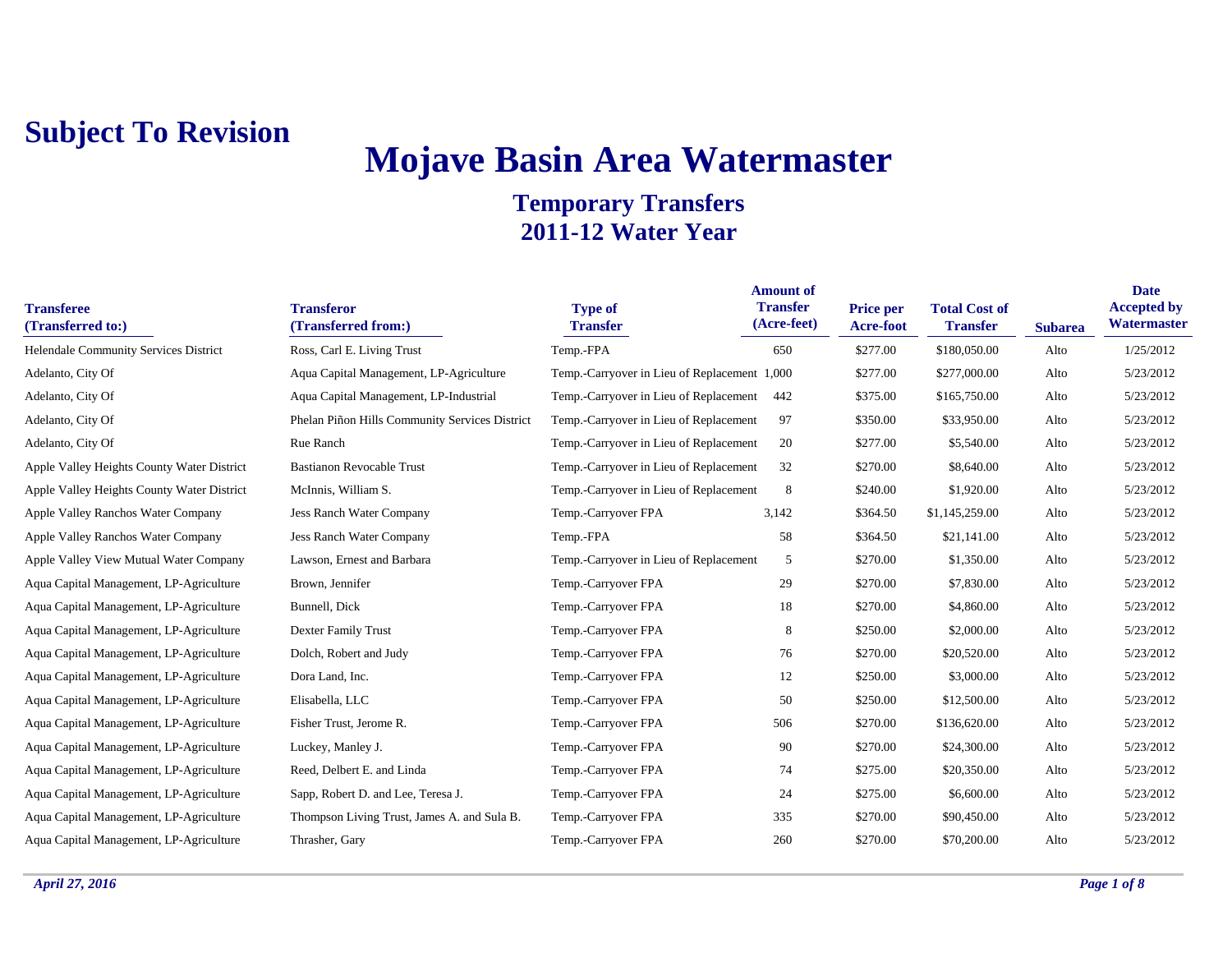# **Mojave Basin Area Watermaster**

| <b>Transferee</b><br>(Transferred to:)  | <b>Transferor</b><br>(Transferred from:)    | <b>Type of</b><br><b>Transfer</b>      | <b>Amount of</b><br><b>Transfer</b><br>(Acre-feet) | <b>Price per</b><br>Acre-foot | <b>Total Cost of</b><br><b>Transfer</b> | <b>Subarea</b> | <b>Date</b><br><b>Accepted by</b><br>Watermaster |
|-----------------------------------------|---------------------------------------------|----------------------------------------|----------------------------------------------------|-------------------------------|-----------------------------------------|----------------|--------------------------------------------------|
| Aqua Capital Management, LP-Agriculture | Vanhoops Holdings, LP                       | Temp.-Carryover FPA                    | 267                                                | \$270.00                      | \$72,090.00                             | Alto           | 5/23/2012                                        |
| Aqua Capital Management, LP-Agriculture | <b>Wagner Family Trust</b>                  | Temp.-Carryover FPA                    | 980                                                | \$270.00                      | \$264,600.00                            | Alto           | 5/23/2012                                        |
| Aqua Capital Management, LP-Agriculture | West, Jimmie E.                             | Temp.-Carryover FPA                    | 7                                                  | \$270.00                      | \$1,890.00                              | Alto           | 5/23/2012                                        |
| Aqua Capital Management, LP-Industrial  | Aqua Capital Management, LP-Agriculture     | Temp.-Carryover FPA                    | 1,347                                              | \$0.00                        | \$0.00                                  | Alto           | 5/23/2012                                        |
| Aqua Capital Management, LP-Industrial  | Aqua Capital Management, LP-Agriculture     | Temp.-FPA                              | 1,324                                              | \$0.00                        | \$0.00                                  | Alto           | 5/23/2012                                        |
| Aqua Capital Management, LP-Industrial  | <b>Bastianon Revocable Trust</b>            | Temp.-Carryover FPA                    | 28                                                 | \$270.00                      | \$7,560.00                              | Alto           | 5/23/2012                                        |
| Aqua Capital Management, LP-Industrial  | Beebe, Robert W. and Dorothy K.             | Temp.-Carryover FPA                    | 5                                                  | \$250.00                      | \$1,250.00                              | Alto           | 5/23/2012                                        |
| Aqua Capital Management, LP-Industrial  | Brown, Bobby G. and Valeria R.              | Temp.-Carryover FPA                    | 32                                                 | \$270.00                      | \$8,640.00                              | Alto           | 5/23/2012                                        |
| Aqua Capital Management, LP-Industrial  | CalMat Company                              | Temp.-Carryover FPA                    | 15                                                 | \$170.00                      | \$2,550.00                              | Alto           | 5/23/2012                                        |
| Aqua Capital Management, LP-Industrial  | Johnson, Carlean                            | Temp.-Carryover FPA                    | 14                                                 | \$270.00                      | \$3,780.00                              | Alto           | 5/23/2012                                        |
| Aqua Capital Management, LP-Industrial  | Lawson, Ernest and Barbara                  | Temp.-Carryover FPA                    | 6                                                  | \$270.00                      | \$1,620.00                              | Alto           | 5/23/2012                                        |
| Aqua Capital Management, LP-Industrial  | Perry, Thomas A.                            | Temp.-Carryover FPA                    | 3                                                  | \$270.00                      | \$810.00                                | Alto           | 5/23/2012                                        |
| Aqua Capital Management, LP-Industrial  | Vogler, et al.                              | Temp.-Carryover FPA                    | 49                                                 | \$270.00                      | \$13,230.00                             | Alto           | 5/23/2012                                        |
| Aqua Capital Management, LP-Industrial  | West, Howard and Suzy                       | Temp.-Carryover FPA                    | 58                                                 | \$275.00                      | \$15,950.00                             | Alto           | 5/23/2012                                        |
| Golden State Water Company              | American States Water Company               | Temp.-Carryover FPA                    | 163                                                | \$277.00                      | \$45,151.00                             | Alto           | 5/23/2012                                        |
| Golden State Water Company              | American States Water Company               | Temp.-Carryover in Lieu of Replacement | 437                                                | \$277.00                      | \$121,049.00                            | Alto           | 5/23/2012                                        |
| Henderson - Industrial, Michael         | Agcon, Inc.                                 | Temp.-Carryover FPA                    | 78                                                 | \$360.00                      | \$28,080.00                             | Alto           | 5/23/2012                                        |
| Henderson - Industrial, Michael         | Hi-Grade Materials Company                  | Temp.-Carryover FPA                    | 83                                                 | \$360.00                      | \$29,880.00                             | Alto           | 5/23/2012                                        |
| Henderson - Industrial, Michael         | Riverside Cement Company - Oro Grande Plant | Temp.-Carryover FPA                    | 1,391                                              | \$360.00                      | \$500,760.00                            | Alto           | 5/23/2012                                        |
| Henderson, Michael                      | Riverside Cement Company - Agriculture      | Temp.-Carryover FPA                    | 504                                                | \$270.00                      | \$136,080.00                            | Alto           | 5/23/2012                                        |
| Hesperia Water District                 | Cramer Revocable Living Trust               | Temp.-Carryover in Lieu of Replacement | 224                                                | \$268.00                      | \$60,032.00                             | Alto           | 5/23/2012                                        |
| Hesperia Water District                 | Fischer, Elmer G. and Beverly C.            | Temp.-Carryover in Lieu of Replacement | 29                                                 | \$267.00                      | \$7,743.00                              | Alto           | 5/23/2012                                        |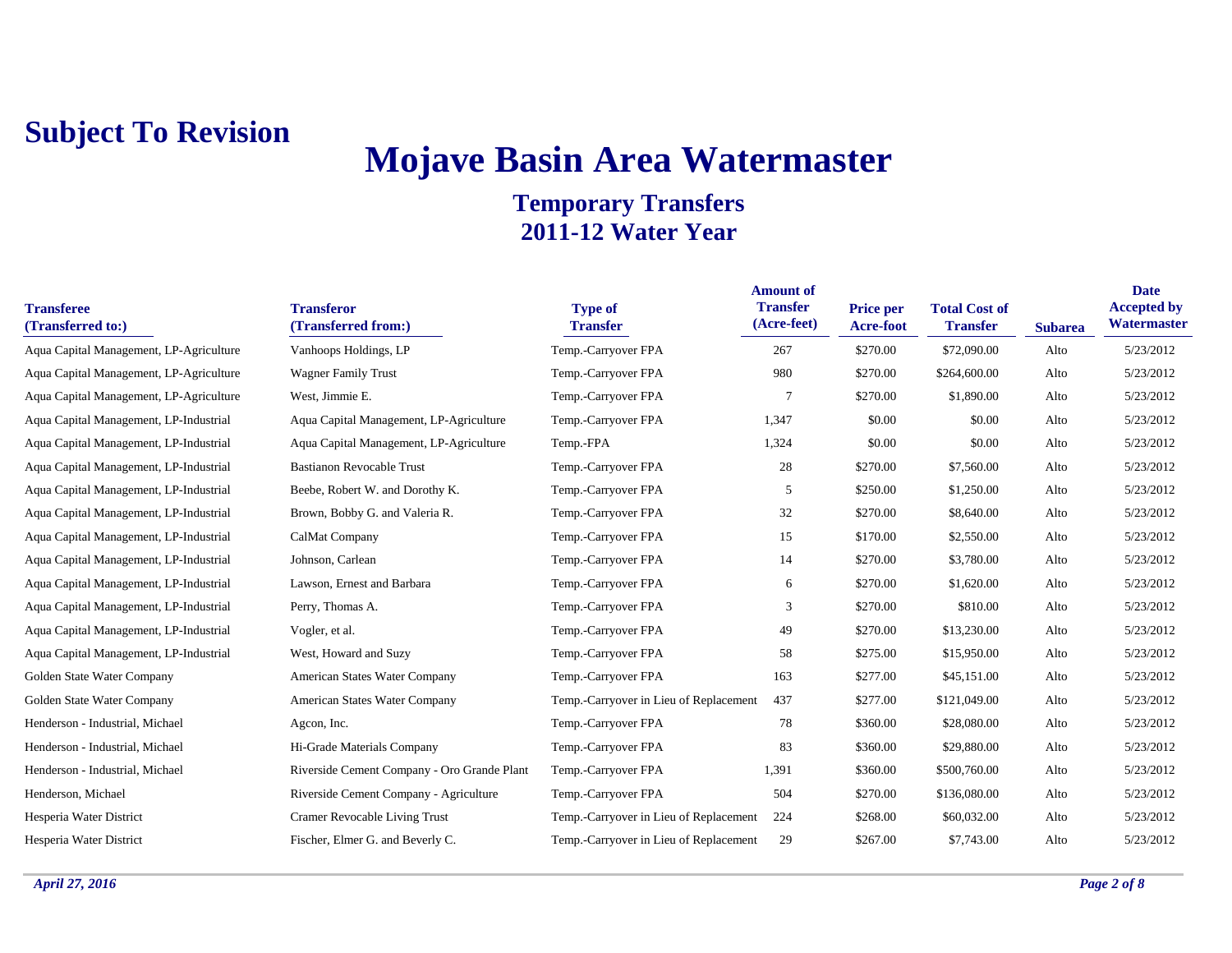# **Mojave Basin Area Watermaster**

| <b>Transferee</b><br>(Transferred to:) | <b>Transferor</b><br>(Transferred from:)    | <b>Type of</b><br><b>Transfer</b>            | <b>Amount of</b><br><b>Transfer</b><br>(Acre-feet) | Price per<br>Acre-foot | <b>Total Cost of</b><br><b>Transfer</b> | <b>Subarea</b> | <b>Date</b><br><b>Accepted by</b><br>Watermaster |
|----------------------------------------|---------------------------------------------|----------------------------------------------|----------------------------------------------------|------------------------|-----------------------------------------|----------------|--------------------------------------------------|
| Hesperia Water District                | Henderson - Industrial, Michael             | Temp.-Carryover in Lieu of Replacement 1,552 |                                                    | \$374.00               | \$580,448.00                            | Alto           | 5/23/2012                                        |
| Hesperia Water District                | Hrubik, Thomas A.                           | Temp.-Carryover in Lieu of Replacement       | 17                                                 | \$275.00               | \$4,675.00                              | Alto           | 5/23/2012                                        |
| Hesperia Water District                | Lake Arrowhead Community Services District  | Temp.-Carryover in Lieu of Replacement       | 526                                                | \$255.00               | \$134,130.00                            | Alto           | 5/23/2012                                        |
| Hesperia Water District                | Sudmeier, Glenn W.                          | Temp.-Carryover in Lieu of Replacement       | 14                                                 | \$270.00               | \$3,780.00                              | Alto           | 5/23/2012                                        |
| Hesperia Water District                | Summit Valley Ranch                         | Temp.-Carryover in Lieu of Replacement       | 265                                                | \$265.00               | \$70,225.00                             | Alto           | 5/23/2012                                        |
| Hesperia Water District                | Thompson Living Trust, R.L. and R.A.        | Temp.-Carryover in Lieu of Replacement       | 3                                                  | \$260.00               | \$780.00                                | Alto           | 5/23/2012                                        |
| Hesperia Water District                | Ward, Ken and Barbara                       | Temp.-Carryover in Lieu of Replacement       | 52                                                 | \$270.00               | \$14,040.00                             | Alto           | 5/23/2012                                        |
| <b>Jamboree Housing Corporation</b>    | <b>Hamilton Family Trust</b>                | Temp.-Carryover in Lieu of Replacement       | 75                                                 | \$270.00               | \$20,250.00                             | Alto           | 5/23/2012                                        |
| Langley, James                         | Johnston, Harriet and Johnston, Lawrence W. | Temp.-Carryover FPA                          | 50                                                 | \$270.00               | \$13,500.00                             | Alto           | 5/23/2012                                        |
| Langley, James                         | Johnston, Harriet and Johnston, Lawrence W. | Temp.-Carryover FPA                          | 12                                                 | \$270.00               | \$3,240.00                              | Alto           | 5/23/2012                                        |
| Langley, James                         | Johnston, Harriet and Johnston, Lawrence W. | Temp.-Carryover FPA                          | 36                                                 | \$250.00               | \$9,000.00                              | Alto           | 5/23/2012                                        |
| Langley, James                         | Kemper Campbell Ranch                       | Temp.-Carryover FPA                          | 219                                                | \$255.00               | \$55,845.00                             | Alto           | 5/23/2012                                        |
| Langley, James                         | Nunn, Donald and Pearl                      | Temp.-Carryover FPA                          | 28                                                 | \$270.00               | \$7,560.00                              | Alto           | 5/23/2012                                        |
| Mariana Ranchos County Water District  | <b>Beinschroth Family Trust</b>             | Temp.-Carryover in Lieu of Replacement       | 55                                                 | \$275.00               | \$15,125.00                             | Alto           | 5/23/2012                                        |
| Nuñez, Luis Segundo                    | Aqua Capital Management, LP-Agriculture     | Temp.-Carryover in Lieu of Replacement       |                                                    | \$285.00               | \$285.00                                | Alto           | 5/23/2012                                        |
| San Bernardino County Service Area 64  | Bass Trust, Newton T.                       | Temp.-Carryover in Lieu of Replacement       | 155                                                | \$275.00               | \$42,625.00                             | Alto           | 5/23/2012                                        |
| San Bernardino County Service Area 64  | <b>Beinschroth Family Trust</b>             | Temp.-Carryover in Lieu of Replacement       | 62                                                 | \$275.00               | \$17,050.00                             | Alto           | 5/23/2012                                        |
| San Bernardino County Service Area 64  | Beinschroth, A. J.                          | Temp.-Carryover in Lieu of Replacement       | 14                                                 | \$275.00               | \$3,850.00                              | Alto           | 5/23/2012                                        |
| San Bernardino County Service Area 64  | Crocker, Theodore J.                        | Temp.-Carryover in Lieu of Replacement       | 4                                                  | \$275.00               | \$1,100.00                              | Alto           | 5/23/2012                                        |
| San Bernardino County Service Area 64  | Henderson, Michael                          | Temp.-Carryover in Lieu of Replacement       | 192                                                | \$275.00               | \$52,800.00                             | Alto           | 5/23/2012                                        |
| San Bernardino County Service Area 64  | Low, Dean                                   | Temp.-Carryover in Lieu of Replacement       | 61                                                 | \$275.00               | \$16,775.00                             | Alto           | 5/23/2012                                        |
| San Bernardino County Service Area 64  | San Bernardino County Service Area 42       | Temp.-Carryover in Lieu of Replacement       | 69                                                 | \$375.00               | \$25,875.00                             | Alto           | 5/23/2012                                        |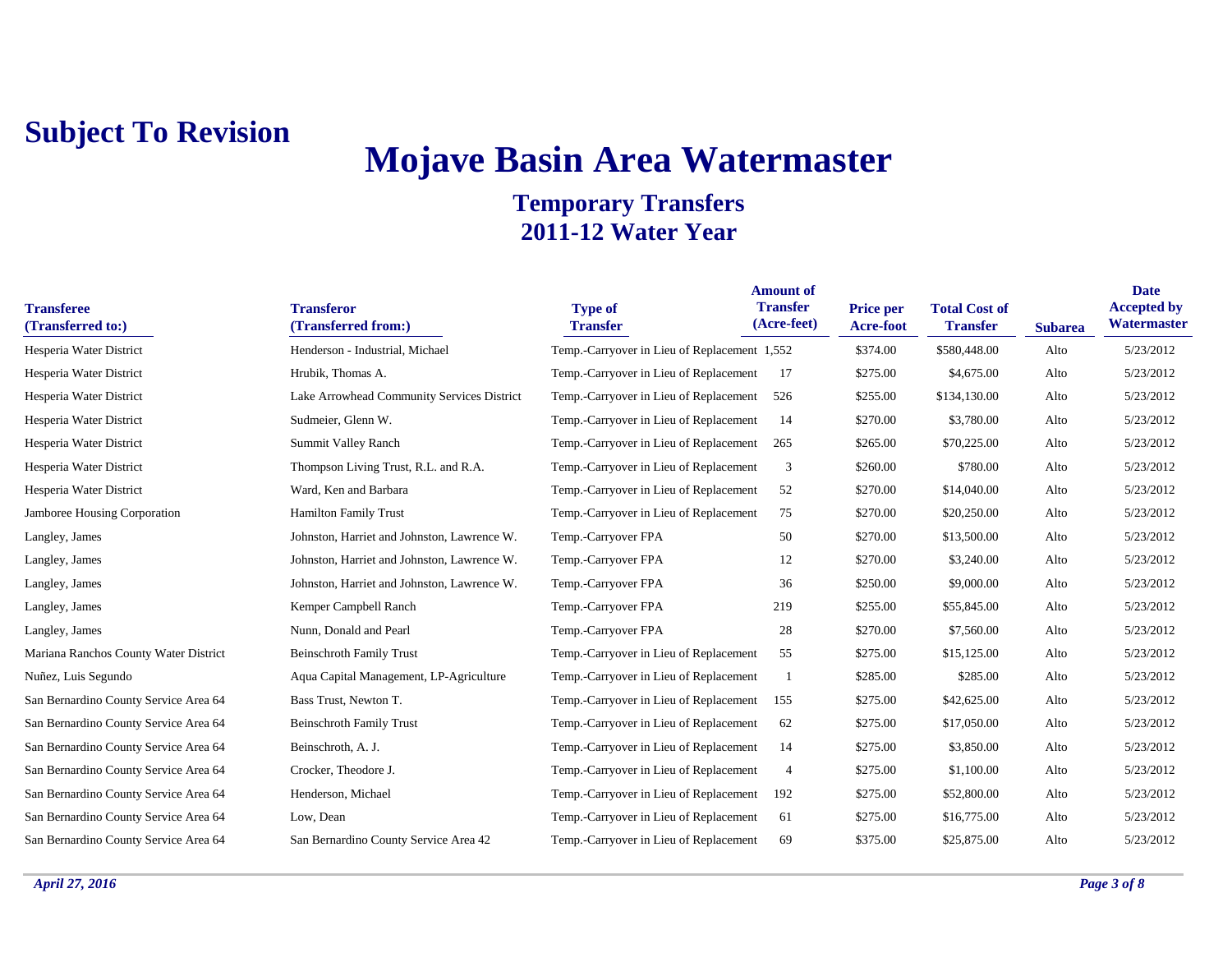# **Mojave Basin Area Watermaster**

| <b>Transferee</b><br>(Transferred to:)   | <b>Transferor</b><br>(Transferred from:) | <b>Type of</b><br><b>Transfer</b>      | <b>Amount of</b><br><b>Transfer</b><br>(Acre-feet) | <b>Price per</b><br>Acre-foot | <b>Total Cost of</b><br><b>Transfer</b> | <b>Subarea</b> | <b>Date</b><br><b>Accepted by</b><br>Watermaster |
|------------------------------------------|------------------------------------------|----------------------------------------|----------------------------------------------------|-------------------------------|-----------------------------------------|----------------|--------------------------------------------------|
| San Bernardino County Service Area 64    | <b>Wyatt Family Trust</b>                | Temp.-Carryover in Lieu of Replacement | 21                                                 | \$275.00                      | \$5,775.00                              | Alto           | 5/23/2012                                        |
| San Bernardino County Service Area 70J   | Ades, John and Devon                     | Temp.-Carryover in Lieu of Replacement | 27                                                 | \$275.00                      | \$7,425.00                              | Alto           | 5/23/2012                                        |
| San Bernardino County Service Area 70J   | Bass Trust, Newton T.                    | Temp.-Carryover in Lieu of Replacement | 254                                                | \$275.00                      | \$69,850.00                             | Alto           | 5/23/2012                                        |
| San Bernardino County Service Area 70J   | <b>Beinschroth Family Trust</b>          | Temp.-Carryover in Lieu of Replacement | 102                                                | \$275.00                      | \$28,050.00                             | Alto           | 5/23/2012                                        |
| San Bernardino County Service Area 70J   | Beinschroth, A. J.                       | Temp.-Carryover in Lieu of Replacement | 22                                                 | \$275.00                      | \$6,050.00                              | Alto           | 5/23/2012                                        |
| San Bernardino County Service Area 70J   | Henderson, Michael                       | Temp.-Carryover in Lieu of Replacement | 312                                                | \$275.00                      | \$85,800.00                             | Alto           | 5/23/2012                                        |
| San Bernardino County Service Area 70J   | Langley, James                           | Temp.-Carryover in Lieu of Replacement | 2                                                  | \$275.00                      | \$550.00                                | Alto           | 5/23/2012                                        |
| San Bernardino County Service Area 70J   | Langley, James                           | Temp.-Carryover in Lieu of Replacement | 78                                                 | \$275.00                      | \$21,450.00                             | Alto           | 5/23/2012                                        |
| San Bernardino County Service Area 70J   | Low, Dean                                | Temp.-Carryover in Lieu of Replacement | 99                                                 | \$275.00                      | \$27,225.00                             | Alto           | 5/23/2012                                        |
| San Bernardino County Service Area 70J   | San Bernardino County Service Area 42    | Temp.-Carryover in Lieu of Replacement | 112                                                | \$375.00                      | \$42,000.00                             | Alto           | 5/23/2012                                        |
| San Bernardino County Service Area 70J   | <b>Wyatt Family Trust</b>                | Temp.-Carryover in Lieu of Replacement | 35                                                 | \$275.00                      | \$9,625.00                              | Alto           | 5/23/2012                                        |
| Scray, Michelle A.                       | Sudmeier, Tod R and Tabitha A            | Carryover - Included with BAP          | 12                                                 |                               |                                         | Alto           | 5/23/2012                                        |
| <b>Spring Valley Lake Association</b>    | Aqua Capital Management, LP-Agriculture  | Temp.-Carryover in Lieu of Replacement | 360                                                | \$275.00                      | \$99,000.00                             | Alto           | 5/23/2012                                        |
| Spring Valley Lake Country Club          | Langley, James                           | Temp.-Carryover in Lieu of Replacement | 269                                                | \$280.00                      | \$75,320.00                             | Alto           | 5/23/2012                                        |
| <b>Summers Family Trust</b>              | Frazier, et al.                          | Temp.-Carryover FPA                    | 5                                                  | \$0.00                        | \$0.00                                  | Alto           | 5/23/2012                                        |
| <b>Summers Family Trust</b>              | Frazier, et al.                          | Temp.-Carryover in Lieu of Replacement | 35                                                 | \$0.00                        | \$0.00                                  | Alto           | 5/23/2012                                        |
| Thunderbird County Water District        | <b>Beinschroth Family Trust</b>          | Temp.-Carryover in Lieu of Replacement | 47                                                 | \$275.00                      | \$12,925.00                             | Alto           | 5/23/2012                                        |
| Victor Valley Community College District | <b>Beinschroth Family Trust</b>          | Temp.-Carryover in Lieu of Replacement | 244                                                | \$275.00                      | \$67,100.00                             | Alto           | 5/23/2012                                        |
| Victorville Water District, ID#1         | Aqua Capital Management, LP-Industrial   | Temp.-FPA                              | 1,421                                              | \$375.00                      | \$532,875.00                            | Alto           | 5/23/2012                                        |
| Victorville Water District, ID#1         | Federal Bureau of Prisons, Victorville   | Temp.-Carryover in Lieu of Replacement | 412                                                | \$364.50                      | \$150,174.00                            | Alto           | 5/23/2012                                        |
| Victorville Water District, ID#2         | Aqua Capital Management, LP-Industrial   | Temp.-Carryover in Lieu of Replacement | 731                                                | \$375.00                      | \$274,125.00                            | Alto           | 5/23/2012                                        |
| Wood, Michael and Denise                 | Aqua Capital Management, LP-Agriculture  | Temp.-Carryover in Lieu of Replacement | 35                                                 | \$287.00                      | \$10,045.00                             | Alto           | 5/23/2012                                        |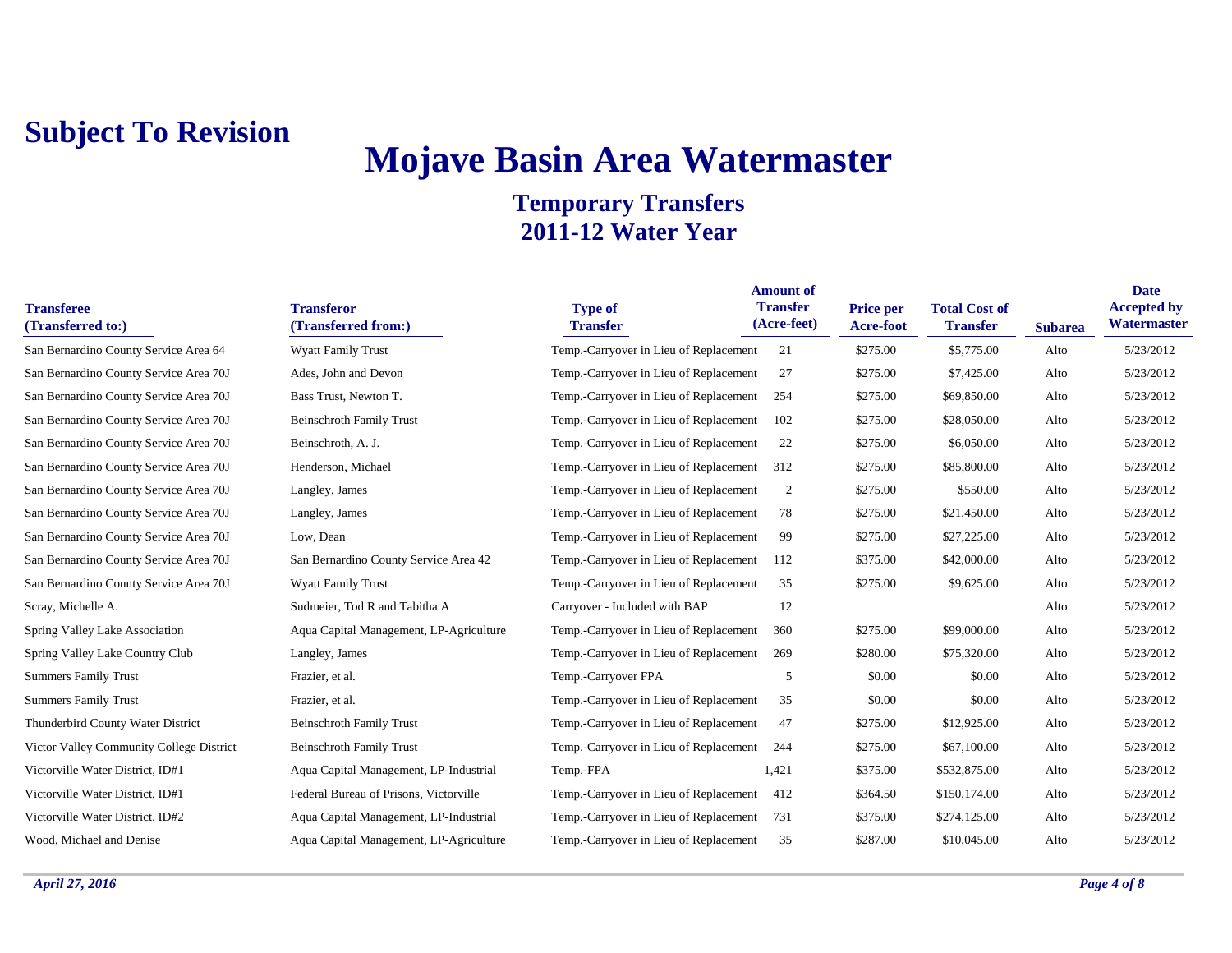# **Mojave Basin Area Watermaster**

### **Temporary Transfers 2011-12 Water Year**

| <b>Transferee</b><br>(Transferred to:)       | <b>Transferor</b><br>(Transferred from:)     | <b>Type of</b><br><b>Transfer</b> | <b>Amount of</b><br><b>Transfer</b><br>(Acre-feet) | <b>Price per</b><br><b>Acre-foot</b> | <b>Total Cost of</b><br><b>Transfer</b> | <b>Subarea</b> | Date<br><b>Accepted by</b><br>Watermaster |
|----------------------------------------------|----------------------------------------------|-----------------------------------|----------------------------------------------------|--------------------------------------|-----------------------------------------|----------------|-------------------------------------------|
| Adelanto, City Of                            | Aqua Capital Management, LP-Industrial       | Temp.-FPA                         |                                                    | \$375.00                             | \$1,500.00                              | Alto           | 7/25/2012                                 |
| Adelanto, City Of                            | Aqua Capital Management, LP-Industrial       | Temp.-Carryover FPA               | 42                                                 | \$375.00                             | \$15,750.00                             | Alto           | 7/25/2012                                 |
| Aqua Capital Management, LP-Industrial       | <b>Basura Family Trust</b>                   | Temp.-Carryover FPA               | 5                                                  | \$250.00                             | \$1,250.00                              | Alto           | 7/25/2012                                 |
| Aqua Capital Management, LP-Industrial       | Storm, Randall                               | Temp.-Carryover FPA               | 50                                                 | \$268.00                             | \$13,400.00                             | Alto           | 7/25/2012                                 |
| Hesperia Water District                      | Johnson, Ronald                              | Temp.-Carryover FPA               | 25                                                 | \$265.00                             | \$6,625.00                              | Alto           | 7/25/2012                                 |
| Hesperia Water District                      | Polich, Lee and Donna                        | Temp.-Carryover FPA               | 50                                                 | \$260.00                             | \$13,000.00                             | Alto           | 7/25/2012                                 |
| <b>Silver Lakes Association</b>              | <b>Helendale Community Services District</b> | Temp.-Carryover FPA               | 470                                                | \$340.00                             | \$159,800.00                            | Alto           | 7/25/2012                                 |
| Adelanto, City Of                            | Aqua Capital Management, LP-Industrial       | Temp.-FPA                         | 299                                                | \$375.00                             | \$112,125.00                            | Alto           | 9/26/2012                                 |
| Apple Valley Ranchos Water Company           | Apple Valley, Town Of                        | Temp.-Carryover FPA               | 164                                                | \$0.00                               | \$0.00                                  | Alto           | 9/26/2012                                 |
| Apple Valley Ranchos Water Company           | Apple Valley, Town Of                        | Temp.-Carryover FPA               | 486                                                | \$346.50                             | \$168,399.00                            | Alto           | 9/26/2012                                 |
| Aqua Capital Management, LP-Industrial       | LHC Alligator, LLC                           | Temp.-FPA                         | 399                                                | \$260.00                             | \$103,740.00                            | Alto           | 9/26/2012                                 |
| Hesperia Water District                      | Apple Valley Ranchos Water Company           | Temp.-Carryover FPA               | 500                                                | \$364.50                             | \$182,250.00                            | Alto           | 9/26/2012                                 |
| Victorville Water District, ID#1             | Federal Bureau of Prisons, Victorville       | Temp.-FPA                         | 412                                                | \$355.50                             | \$146,466.00                            | Alto           | 9/26/2012                                 |
| Helendale Community Services District        | Aldersley, Lynn M.                           | Carryover - Included with BAP     | 5                                                  |                                      |                                         | Alto           | 11/28/2012                                |
| <b>Helendale Community Services District</b> | Hainje, Kenneth Edward                       | Carryover - Included with BAP     |                                                    |                                      |                                         | Alto           | 11/28/2012                                |

Alto Subtotal (103) 24,989 \$7,105,202.00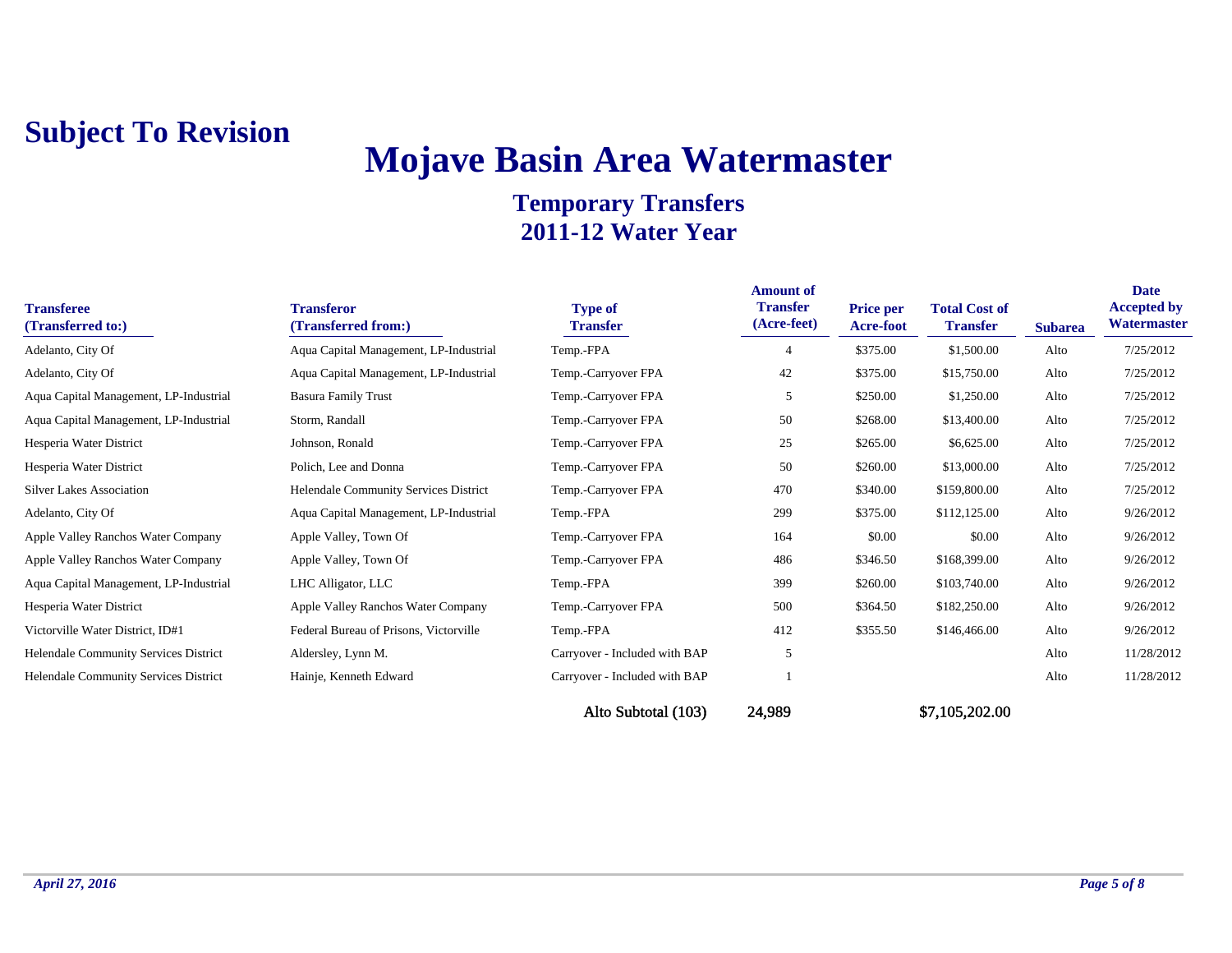# **Mojave Basin Area Watermaster**

| <b>Transferee</b><br>(Transferred to:)     | <b>Transferor</b><br>(Transferred from:)    | <b>Type of</b><br><b>Transfer</b>      | <b>Amount of</b><br><b>Transfer</b><br>(Acre-feet) | <b>Price per</b><br><b>Acre-foot</b> | <b>Total Cost of</b><br><b>Transfer</b> | <b>Subarea</b> | <b>Date</b><br><b>Accepted by</b><br>Watermaster |
|--------------------------------------------|---------------------------------------------|----------------------------------------|----------------------------------------------------|--------------------------------------|-----------------------------------------|----------------|--------------------------------------------------|
| Santucci, et al.                           | Santucci, Antonio and Wilsa                 | Carryover - Included with BAP          | 20                                                 |                                      |                                         | Baja           | 1/25/2012                                        |
| Cheyenne Lake, Inc.                        | Western Horizon Associates, Inc.            | Temp.-Carryover FPA                    | 58                                                 | \$27.50                              | \$1,595.00                              | Baja           | 5/23/2012                                        |
| Cheyenne Lake, Inc.                        | Western Horizon Associates, Inc.            | Temp.-FPA                              | 49                                                 | \$27.50                              | \$1,347.50                              | Baja           | 5/23/2012                                        |
| Crystal Lakes Property Owners Association  | Kasner, Robert                              | Temp.-Carryover FPA                    | 650                                                | \$10.00                              | \$6,500.00                              | Baja           | 5/23/2012                                        |
| <b>Daggett Community Services District</b> | Western Horizon Associates, Inc.            | Temp.-Carryover FPA                    | 100                                                | \$27.50                              | \$2,750.00                              | Baja           | 5/23/2012                                        |
| De Jong Family Trust                       | Gold, Harold                                | Carryover - Included with BAP          | 155                                                |                                      |                                         | Baja           | 5/23/2012                                        |
| Hanson Aggregates WRP, Inc.                | Aqua Capital Management, LP                 | Temp.-Carryover in Lieu of Replacement | 33                                                 | \$45.00                              | \$1,485.00                              | Baja           | 5/23/2012                                        |
| Irvin, Bertrand W.                         | Jackson, James N. Jr Revocable Living Trust | Temp.-Carryover FPA                    | 30                                                 | \$0.00                               | \$0.00                                  | Baja           | 5/23/2012                                        |
| Kasner, Robert                             | Kasner Family Limited Partnership           | Temp.-Carryover FPA                    | 976                                                | \$0.00                               | \$0.00                                  | Baja           | 5/23/2012                                        |
| Lake Jodie Property Owners Association     | Bredelis, Ronald C. and Jean                | Temp.-Carryover in Lieu of Replacement | 11                                                 | \$25.00                              | \$275.00                                | Baja           | 5/23/2012                                        |
| Lake Jodie Property Owners Association     | Bredelis, Ronald C. and Jean                | Temp.-Carryover FPA                    | 31                                                 | \$25.00                              | \$775.00                                | Baja           | 5/23/2012                                        |
| O. F. D. L., Inc.                          | Western Horizon Associates, Inc.            | Temp.-Carryover in Lieu of Replacement | 131                                                | \$27.50                              | \$3,602.50                              | Baja           | 5/23/2012                                        |
| Poland, John R. and Kathleen A.            | Ward, Raymond                               | Temp.-Carryover FPA                    | 20                                                 | \$0.00                               | \$0.00                                  | Baja           | 5/23/2012                                        |
| Singh, et al.                              | Campbell, Reginald F. and Janet S.          | Carryover - Included with BAP          | 21                                                 |                                      |                                         | Baja           | 5/23/2012                                        |
| Sundown Lakes, Inc.                        | Rock Foundation, LLC                        | Carryover - Included with BAP          | 77                                                 |                                      |                                         | Baja           | 5/23/2012                                        |
| Sundown Lakes, Inc.                        | Western Horizon Associates, Inc.            | Temp.-Carryover in Lieu of Replacement | 116                                                | \$27.50                              | \$3,190.00                              | Baja           | 5/23/2012                                        |
| Van Bastelaar, Alphonse                    | Johnson, James R. and Ellen                 | Temp.-Carryover in Lieu of Replacement | 28                                                 | \$0.00                               | \$0.00                                  | Baja           | 5/23/2012                                        |
| Van Dam RFT, Donald Dick and Frances L.    | Van Dam Family Trust, Glen and Jennifer     | Temp.-Carryover FPA                    | 3,293                                              | \$0.00                               | \$0.00                                  | Baja           | 5/23/2012                                        |
| Van Dam RFT, Donald Dick and Frances L.    | Van Dam Family Trust, Glen and Jennifer     | Temp.-Carryover in Lieu of Replacement | 237                                                | \$0.00                               | \$0.00                                  | Baja           | 5/23/2012                                        |
| Wazzan, Bourhan A. K.                      | Wazzan, et al.                              | Carryover - Included with BAP          | 15                                                 |                                      |                                         | Baja           | 5/23/2012                                        |
| Wet Set, Inc.                              | Aqua Capital Management, LP                 | Temp.-Carryover in Lieu of Replacement | 81                                                 | \$22.50                              | \$1,822.50                              | Baja           | 5/23/2012                                        |
| WLSR, Inc.                                 | Western Horizon Associates, Inc.            | Temp.-Carryover in Lieu of Replacement | 54                                                 | \$27.50                              | \$1,485.00                              | Baja           | 5/23/2012                                        |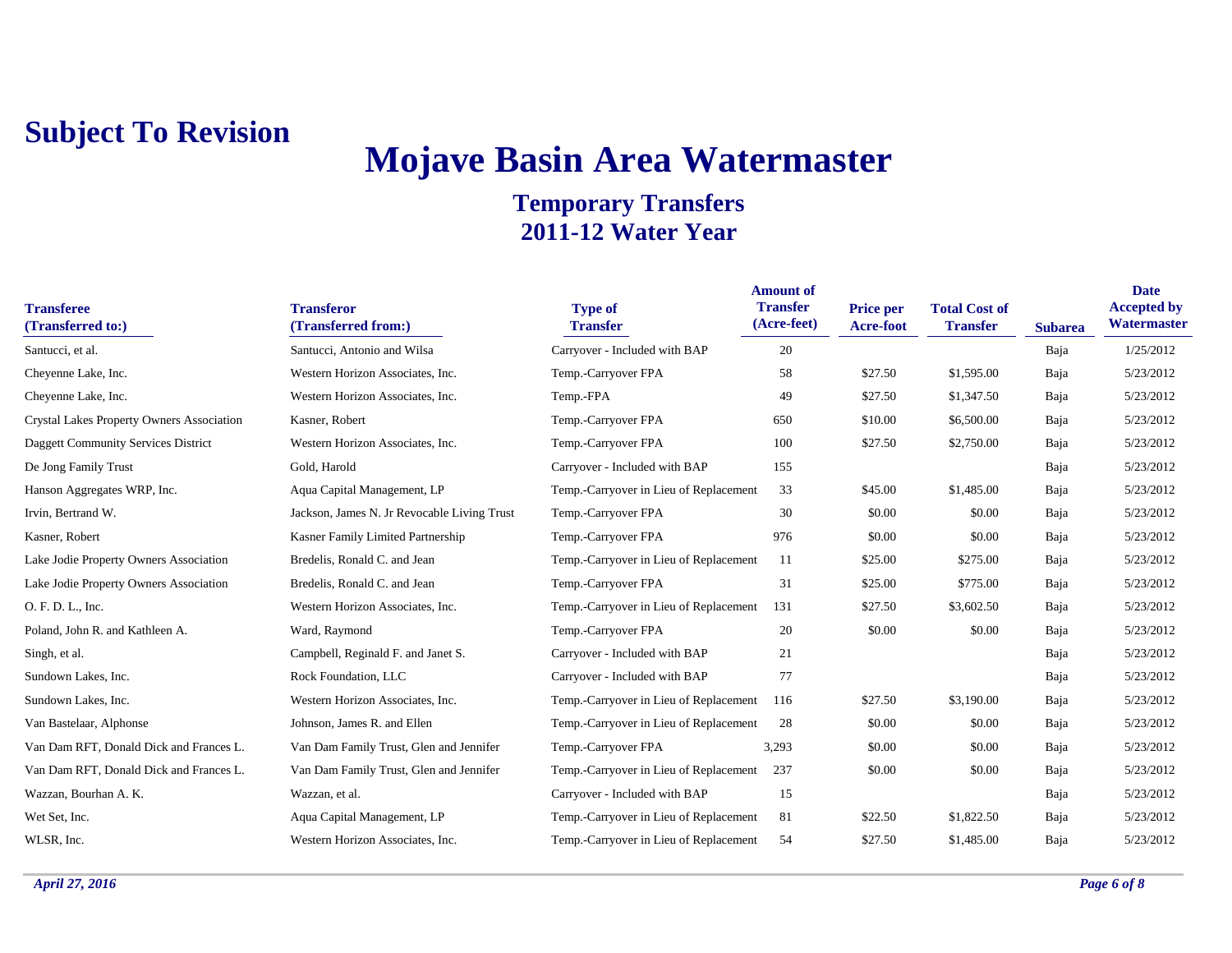# **Mojave Basin Area Watermaster**

| <b>Transferee</b><br>(Transferred to:) | <b>Transferor</b><br>(Transferred from:) | <b>Type of</b><br><b>Transfer</b>      | <b>Amount of</b><br><b>Transfer</b><br>(Acre-feet) | <b>Price per</b><br><b>Acre-foot</b> | <b>Total Cost of</b><br><b>Transfer</b> | <b>Subarea</b> | <b>Date</b><br><b>Accepted by</b><br>Watermaster |
|----------------------------------------|------------------------------------------|----------------------------------------|----------------------------------------------------|--------------------------------------|-----------------------------------------|----------------|--------------------------------------------------|
| Starke, Gearge A. and Jayne E.         | Docimo, Donald P.                        | Carryover - Included with BAP          | 15                                                 |                                      |                                         | Baja           | 7/25/2012                                        |
| De Jong Family Trust                   | Hutchison Trust, William O.              | Temp.-Carryover FPA                    | 240                                                | \$5.00                               | \$1,200.00                              | Baja           | 9/26/2012                                        |
| Fernandez, Arturo                      | Wala and Wala Company, LLC               | Carryover - Included with BAP          | 50                                                 |                                      |                                         | Baja           | 9/26/2012                                        |
| Rizvi, S.R Ali                         | Wells Fargo Bank, NA                     | Carryover - Included with BAP          | 18                                                 |                                      |                                         | Baja           | 9/26/2012                                        |
| Sunray Energy, Inc.                    | GenOn Energy, Inc.                       | Temp.-Carryover FPA                    | 300                                                | \$0.00                               | \$0.00                                  | Baja           | 9/26/2012                                        |
| Wang, Steven                           | Wang, Larry T. and Low, Jannette Y.      | Carryover - Included with BAP          | $\overline{7}$                                     |                                      |                                         | Baja           | 9/26/2012                                        |
| Wells Fargo Bank, NA                   | Farley, Greggory J.                      | Carryover - Included with BAP          | 18                                                 |                                      |                                         | Baja           | 9/26/2012                                        |
| Chapman University                     | Howser, Huell B.                         | Carryover - Included with BAP          | 36                                                 |                                      |                                         | Baja           | 11/28/2012                                       |
| Im, Nicholas Nak-Kyun                  | Riggs, John H. and Millicent L.          | Carryover - Included with BAP          | 94                                                 |                                      |                                         | Baja           | 11/28/2012                                       |
| <b>United Central Bank</b>             | SL Investment Group, LLC                 | Carryover - Included with BAP          | 314                                                |                                      |                                         | Baja           | 11/28/2012                                       |
|                                        |                                          | Baja Subtotal (32)                     | 7,278                                              |                                      | \$26,027.50                             |                |                                                  |
| Bar-Len Mutual Water Company           | Soppeland, Wayne                         | Temp.-Carryover in Lieu of Replacement | 5                                                  | \$45.00                              | \$225.00                                | Centro         | 5/23/2012                                        |
| Barstow Community Developers, LLC      | Soppeland, Wayne                         | Temp.-Carryover in Lieu of Replacement | $\overline{4}$                                     | \$45.00                              | \$180.00                                | Centro         | 5/23/2012                                        |
| Hi Desert Mutual Water Company         | Soppeland, Wayne                         | Temp.-Carryover in Lieu of Replacement | 5                                                  | \$45.00                              | \$225.00                                | Centro         | 5/23/2012                                        |
| Pacific Gas and Electric               | Yang Family Trust                        | Carryover - Included with BAP          | 297                                                |                                      |                                         | Centro         | 7/25/2012                                        |
| Withey, Connie                         | Rowland Watkins 1996 Trust, Helen        | Carryover - Included with BAP          | 18                                                 |                                      |                                         | Centro         | 7/25/2012                                        |
| Huerta, Hector                         | Golden State Water Company               | Temp.-Carryover FPA                    | 600                                                | \$5.00                               | \$3,000.00                              | Centro         | 9/26/2012                                        |
| Vernola Trust, Pat and Mary Ann        | Golden State Water Company               | Temp.-Carryover FPA                    | 1,200                                              | \$5.00                               | \$6,000.00                              | Centro         | 9/26/2012                                        |
|                                        |                                          | Centro Subtotal (7)                    | 2,129                                              |                                      | \$9,630.00                              |                |                                                  |